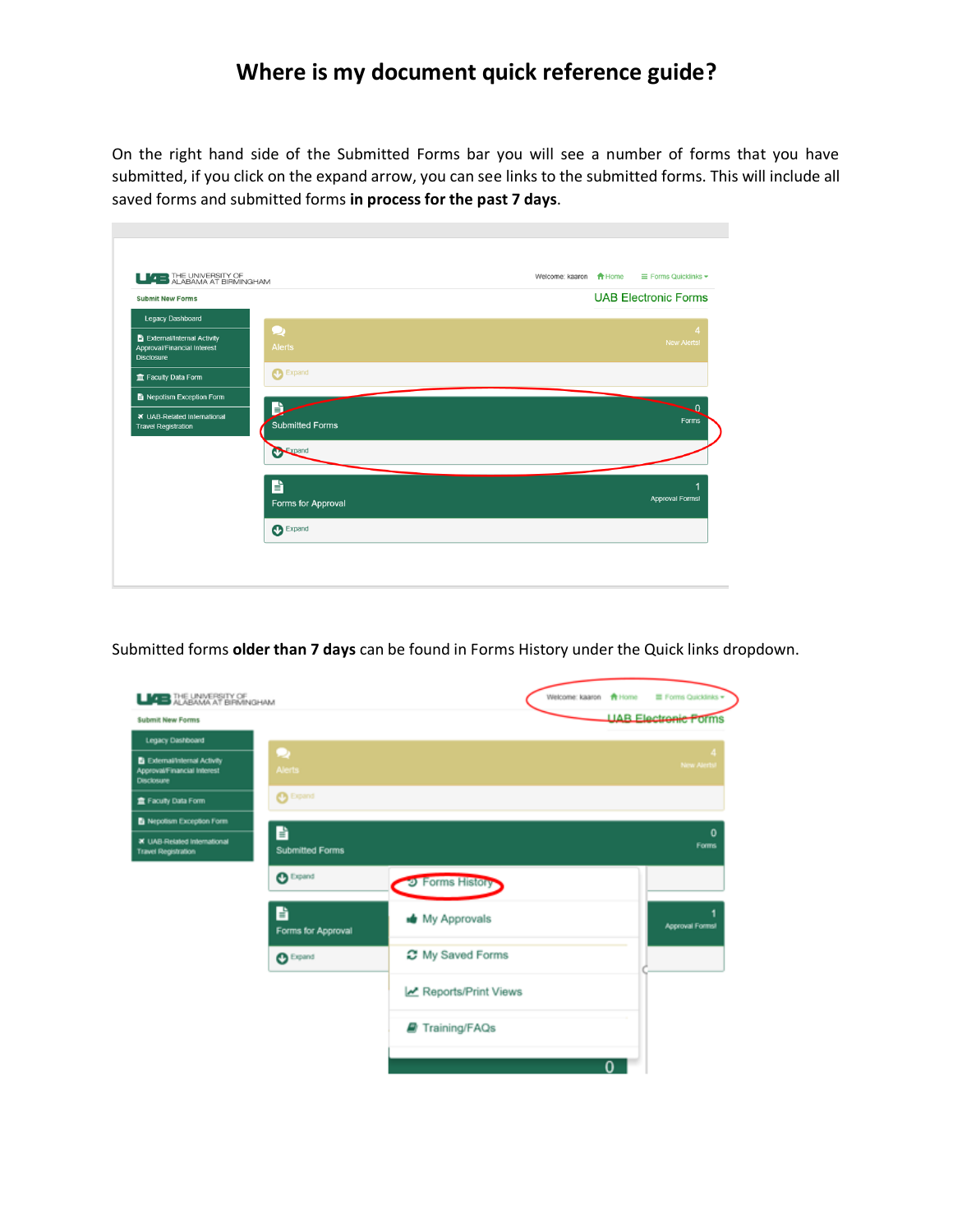## **Where is my document quick reference guide?**

| ಾ<br><b>History</b>               |           |                 |            |                                                 |                      | My Forms!                          |
|-----------------------------------|-----------|-----------------|------------|-------------------------------------------------|----------------------|------------------------------------|
| $\check{ }$<br>entries<br>Show 10 |           |                 |            |                                                 |                      | Search:                            |
|                                   | Form Name | Submitter<br>11 | IT Created | IF Additional Info                              | <b>Submitted For</b> | <b>Approval Status</b>             |
| Form                              | CRF       | Kimberly, Aaron | 01/15/2020 | Doc #:33521;CRF - Reclassify -<br>Org:191402000 | Kimberly, Aaron      | Approved                           |
| Form                              | CRF       | Kimberly, Aaron | 01/15/2020 | Doc #:33522;CRF - Reclassify -<br>Org:191402000 | Kimberly, Aaron      | Approved                           |
| Form                              | CRF       | Kimberly, Aaron | 01/15/2020 | Doc #:33523:CRF - ReOrg -<br>Org:191402000      | Kimberly, Aaron      | Approved                           |
| Form                              | CRF       | Kimberly, Aaron | 01/15/2020 | Doc #:33525:CRF - Incentive -<br>Org:191402000  | Kimberly, Aaron      | Approved                           |
| Form                              | CRF       | Kimberly, Aaron | 01/15/2020 | Doc #:33528;CRF - Other -<br>Org:191402000      | Kimberly, Aaron      | Returned                           |
| Form                              | CRF       | Kimberly, Aaron | 01/15/2020 | Doc #:33531:PAR - Refill -<br>Org:191402000     | Kimberly, Aaron      | Saved                              |
| Form   Workflow                   | CRF       | Kimberly, Aaron | 01/15/2020 | Doc #:33524;CRF - Update JD -<br>Org:191402000  | Kimberly, Aaron      | Pending                            |
| Form   Workflow                   | CRF       | Kimberly, Aaron | 01/14/2020 | Doc #:33511:CRF - Reclassify -<br>Org:191001000 | Kimberly, Aaron      | Pending                            |
| Form                              | CRF       | Kimberly, Aaron | 01/14/2020 | Doc #:33510:PAR - Refill -<br>Org:191402000     | Kimberly, Aaron      | Approved                           |
| Form   Workflow                   | CRF       | Kimberly, Aaron | 01/14/2020 | Doc #:33509;PAR - New -<br>Org:191402000        | Kimberly, Aaron      | Pending                            |
| Showing 1 to 10 of 28 entries     |           |                 |            |                                                 |                      | 2 3 Next Last<br>First<br>Previous |
| ⊕                                 |           |                 |            |                                                 |                      |                                    |

The search box allows you to search on any of the columns. You also can sort the Submitter and Created columns by clicking on the column header. The first click will sort in oldest to newest order. To sort newest to oldest, click the column header again. Both search and sort can be used together.

Page navigation is available at the bottom right of the expanded section. You can use this function with both the search and sort functions.